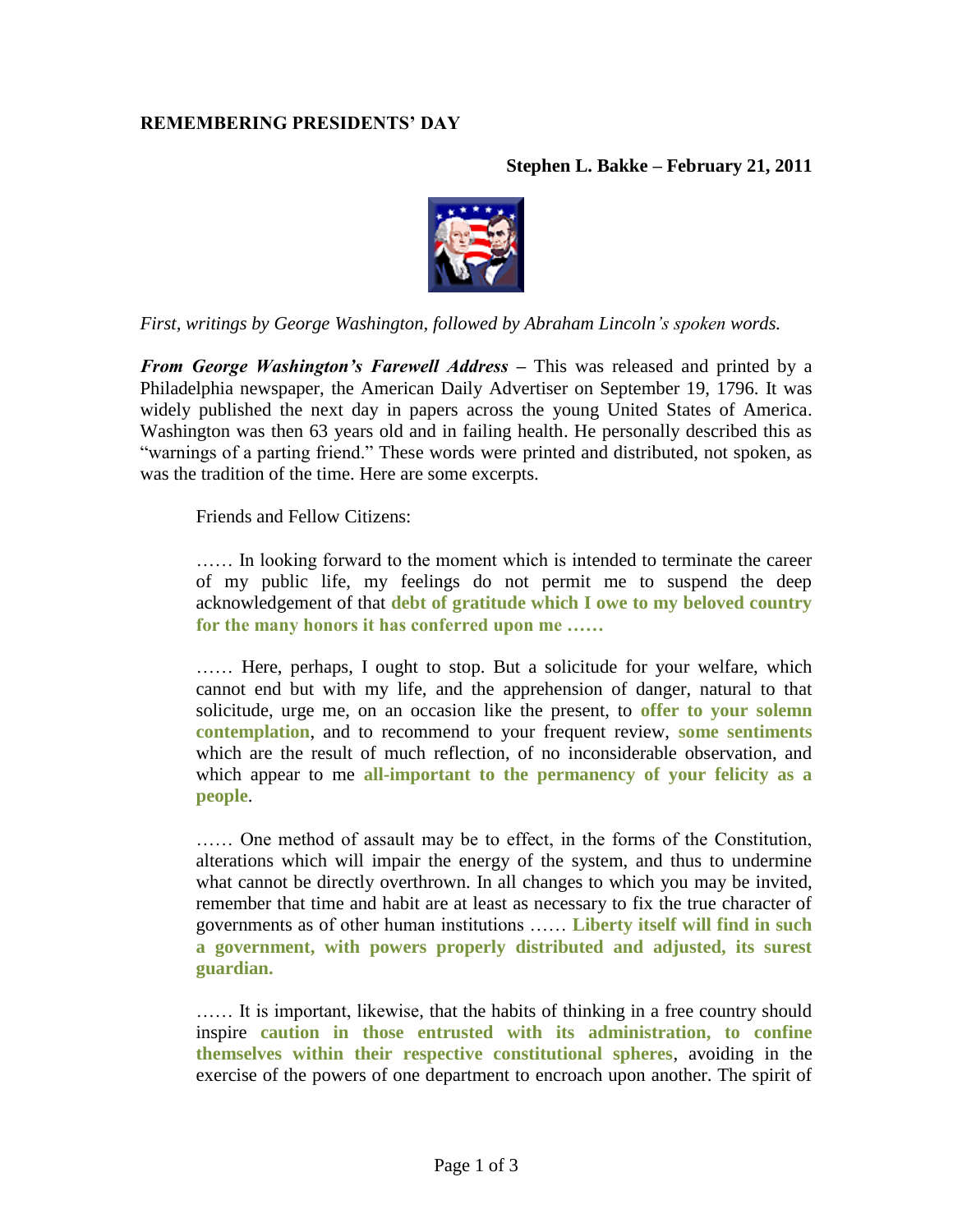encroachment tends to consolidate the powers of all the departments in one, and thus to create, whatever the form of government, a real despotism.

…… If, in the opinion of the people, the distribution or modification of the constitutional powers be in any particular wrong, **let it be corrected by an amendment in the way which the Constitution designates**. But let there be no change by usurpation …… the customary weapon by which free governments are destroyed.

…… As a very important source of strength and security, cherish public credit. On method of preserving it is to use it as sparingly as possible, avoiding occasions of expense by cultivating peace, but remembering also that timely disbursements to prepare for danger frequently prevent much greater disbursements to repel it, avoiding likewise the accumulation of debt, not only by shunning occasions of expense, but **by vigorous exertion in time of peace to discharge the debts which unavoidable wars may have occasioned, not ungenerously throwing upon posterity the burden which we ourselves ought to bear**.

…… Observe good faith and justice towards all nations; cultivate peace and harmony with all …… [but] **Against the insidious wiles of foreign influence** (I **conjure you to believe me, follow-citizens) the jealousy of a free people ought to be constantly awake**, since history and experience prove that foreign influence is one of the most baneful foes of republican government.

…… I am nevertheless too sensible of my defects not to think it probable that I may have committed many errors …… I anticipate with pleasing expectation that retreat in which I promise myself to realize, without alloy, the sweet enjoyment of partaking, in the midst of my fellow citizens, **the benign influence of good laws under a free government, the ever-favorite object of my heart**, and the happy reward, as I trust, of our mutual cares, labors, and dangers.

United States  $-19^{th}$  September, 1796 Geo. Washingington

*From Abraham Lincoln's Second Inaugural Address –* As with most of Lincoln's communications, this was short, eloquent, and easily seen as relevant. And he could be startlingly blunt – even "biting" in his commentary. For example, in the fall of 1864, Lincoln wrote a personal note regarding November's election and his possible loss: "It will be my duty to so cooperate with the president-elect as to save the Union between the election and the inauguration; as he will have secured his election on such ground that he cannot possibly save it afterwards." **OUCH!** Lincoln won with 91% of the Electoral College. The message in Lincoln's second inaugural address is that: "While peace is the highest goal, avoiding war might cost too much when our nation's very ideals and values are under attack." (Quote from "The Essential American – ed. Gingrich Cushman.) Some excerpts: